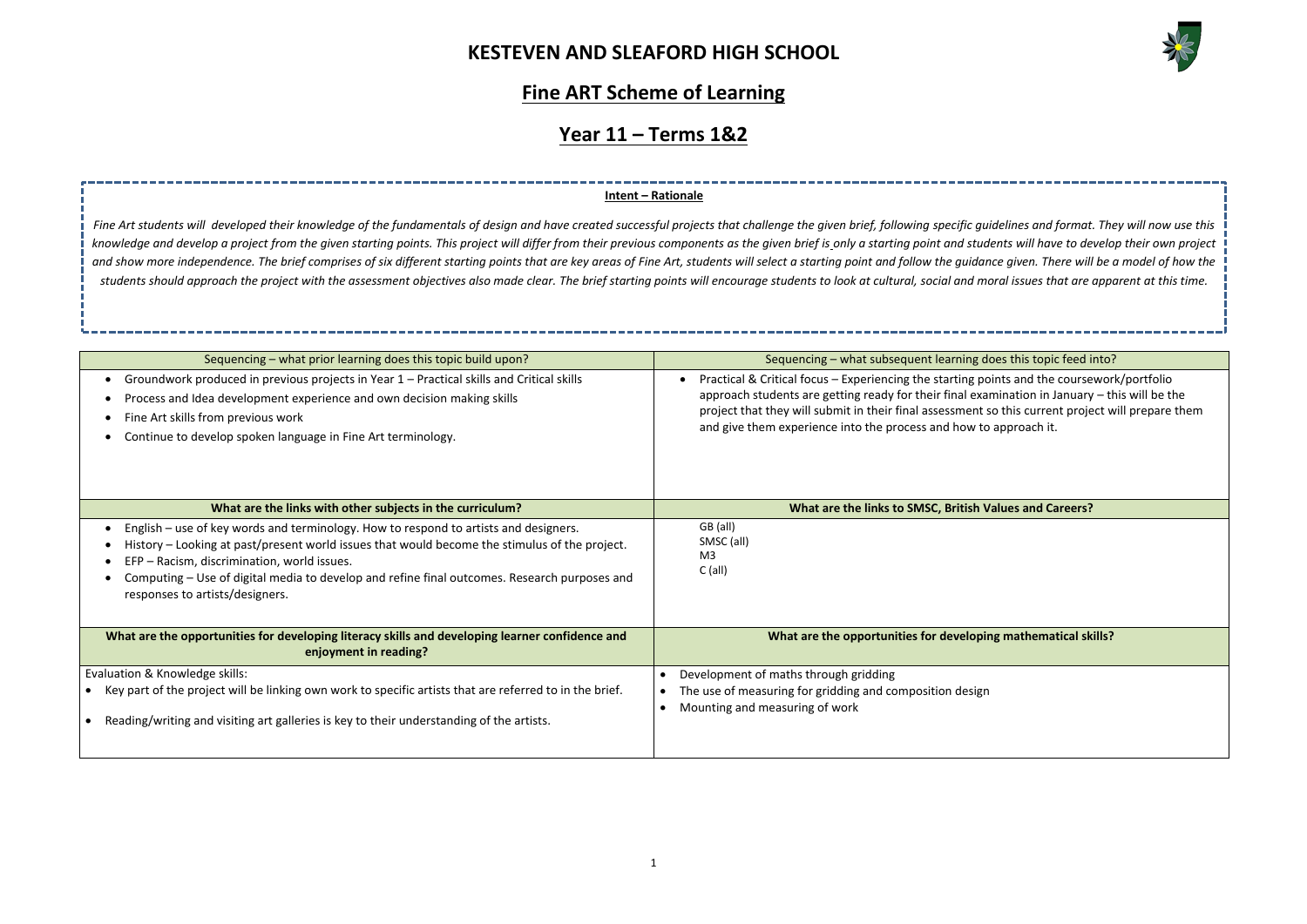

**Whe progress of students?** I one to one feedback given n of work

### **Fine Art Scheme of Learning**

### **Year 11 – Terms 1-2**

### **Intent – Concepts**

#### **What knowledge will students gain and what skills will they develop as a consequence of this topic?**

**Know**

Students building a portfolio of experimental Fine Art practices in response

to the starting points. Ss will

develop own decision making with materials and equipment to use

learning new skills throughout.

Further development of Fine Art skills through class tutorials and after school workshops

### **Apply**

Create their own work from the given starting points, using

mixed media/layering & different media combinations A02/3/4. Using

Understanding Paintings steps Ss will apply themselves to A01,

focusing on relevant designers and own found artists. Independent working and Individualised learning and one to one instruction throughout the project.

#### **Extend**

Advanced Fine Art is encouraged such as large-scale print-based work and digital outcomes. Fine Art experience

in this module will be drawn upon in their Component 1 projects.

| What subject specific language will be used and developed in this topic?                                                                                                                                                                                                                                                                                                                                                                                        | What opportunities are available for assessing the                                                         |  |  |  |
|-----------------------------------------------------------------------------------------------------------------------------------------------------------------------------------------------------------------------------------------------------------------------------------------------------------------------------------------------------------------------------------------------------------------------------------------------------------------|------------------------------------------------------------------------------------------------------------|--|--|--|
| https://www.aqa.org.uk/resources/art-and-design/gcse/art-and-design/teach/subject-specific-vocabulary                                                                                                                                                                                                                                                                                                                                                           | Key points during the project formal assessment will be made and                                           |  |  |  |
| Keywords and art terms used throughout this work in their discussion and in their annotations and written<br>responses / research into their chosen designers and artists<br>Ss will complete a keywords and Art vocabulary research project during the holiday.<br>Students will be given various supporting help sheets with key vocab/terminology on it.<br>Digital terminology will be given in a booklet or guidance sheet to have in rear of sketchbooks. | Digital outcomes and supporting work to demonstrate the creatio<br>Final pieces, sketchbooks & folder work |  |  |  |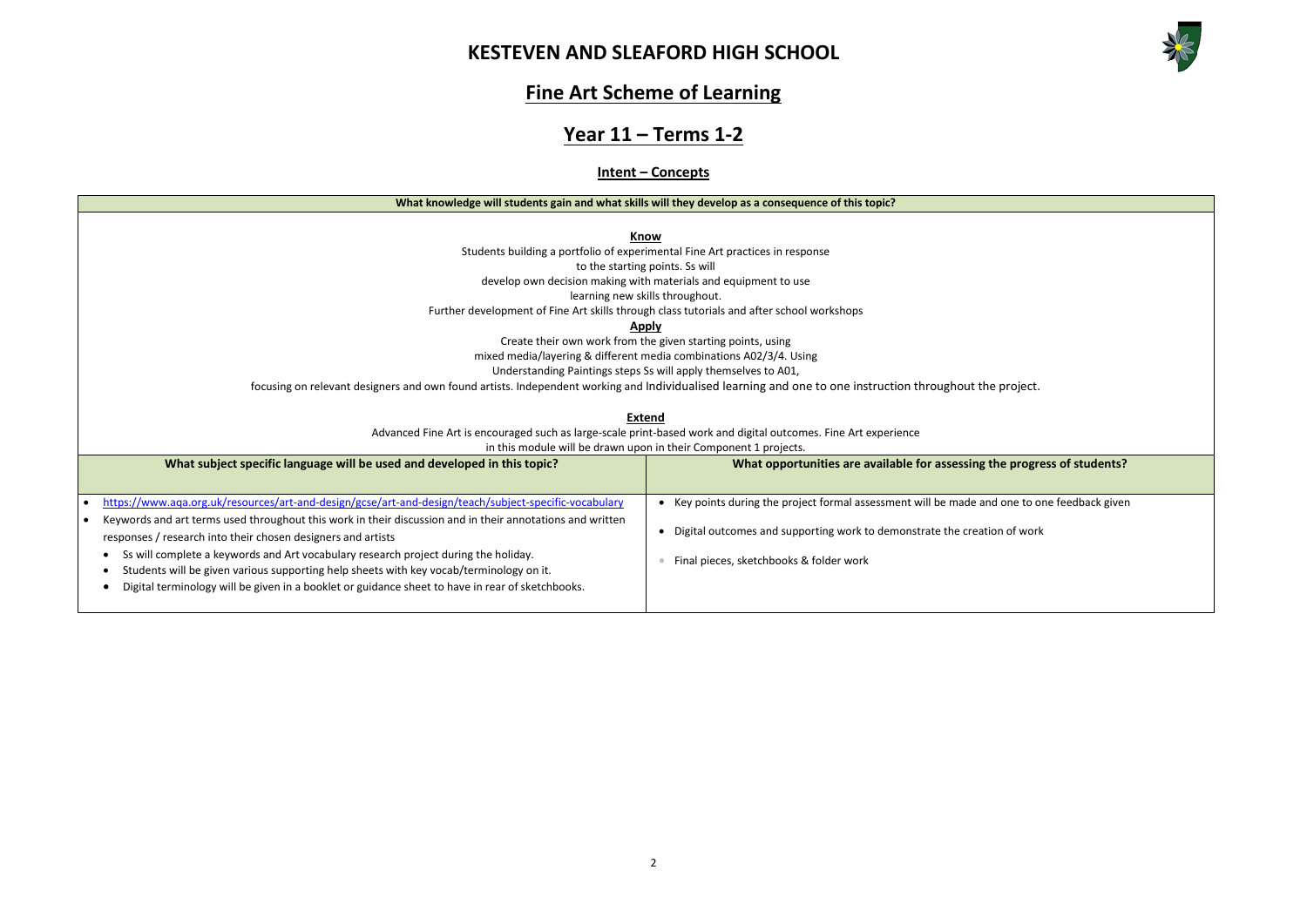

### **Intent – Concepts**

| <b>Week</b>                                                |     | <b>Assessment</b>            | <b>What should I make</b>                                                                                                                                                                                                                                                                                                                                                                                                                                                                                                                                                                                                                                                                                                            | <b>Hints and Tips</b>                                                                                                                                                                                                                                                                                                                                                                                                                                                                                                                                                                                                              | <b>Homework</b>                                                                                                                                                                                                                                                                              |
|------------------------------------------------------------|-----|------------------------------|--------------------------------------------------------------------------------------------------------------------------------------------------------------------------------------------------------------------------------------------------------------------------------------------------------------------------------------------------------------------------------------------------------------------------------------------------------------------------------------------------------------------------------------------------------------------------------------------------------------------------------------------------------------------------------------------------------------------------------------|------------------------------------------------------------------------------------------------------------------------------------------------------------------------------------------------------------------------------------------------------------------------------------------------------------------------------------------------------------------------------------------------------------------------------------------------------------------------------------------------------------------------------------------------------------------------------------------------------------------------------------|----------------------------------------------------------------------------------------------------------------------------------------------------------------------------------------------------------------------------------------------------------------------------------------------|
| Term One<br>$(2nd Sept - 22nd)$<br>Oct)<br>1&2             | A03 | <b>Objective</b>             | Choose a start point from the sheet and begin. Observe the world around you: Get to know<br>your subject and draw/photograph subjects relevant to chosen question.<br>Draw from real things - use a variety of media and techniques from direct observation - try<br>stuff out to start with, keep it small. Make quick sketches and studies from different<br>subjects.<br>Photographs: Experiment / Play with the camera settings / subjects. Set up or just shoot<br>some photos - have a purpose. Print out the best ones on a contact sheet to work from.<br>Gather Sources: Use newspaper, magazine/tv imagery or information/words to explore<br>ways in which to respond to the title.                                       | Play with lots of possibilities - mind maps / visual mood<br>board - idea pages/sketches, notes from presentation<br>-use different materials to draw from direct sources -<br>imagination - ideas boards in Pinterest<br>- create a few pages of small sketches that cover a range<br>of things, using 5 or 6 different drawing techniques.<br>- Print images BEFORE the lesson.<br>Familiarise yourself with the artist's work by visiting<br>KSHSSAartdept Pinterest account:<br>https://www.pinterest.co.uk/kshssa/saved/<br>Create your own Pinterest board of source images -<br>limit yourself to 12 images - be selective. | Explore/create studies from ideas, create<br>a few pages which cover lots of different<br>things - drawings, pictures, images you<br>have collected:<br>Focus on Gathering & Responding to<br>sources.<br>Print out photo shoots and select<br>more successful photographs.<br>Annotate work |
| 3                                                          | A01 |                              | Make initial connections to artists work from the paper & make visual and written<br>responses to some artworks that connect to the subject you have chosen.<br>Use the "Understanding paintings" sheet and start to make Responses /Descriptions notes<br>on the work.                                                                                                                                                                                                                                                                                                                                                                                                                                                              | - Write your own responses<br>- Find a relevant artist/ quotes<br>- Choose the right images that relate to your theme<br>- Name /date and title every work<br>- Read, understand and put into own words<br>-What are you telling us about the artist?                                                                                                                                                                                                                                                                                                                                                                              | Continue to make quality Initial artist<br>studies or gather sources                                                                                                                                                                                                                         |
|                                                            | A02 |                              | Practical work from Photos taken exploring and experimenting with specific techniques<br>and processes bespoke to Ss. Range of media explored - Paint, drawing techniques /<br>collage/ printmaking / mixed media.                                                                                                                                                                                                                                                                                                                                                                                                                                                                                                                   | Create a work/page which applies the technique that<br>the chosen artist uses - What skills are you learning<br>from the artist/designer? Explain.                                                                                                                                                                                                                                                                                                                                                                                                                                                                                 | Continue gathering sources or<br>Artist study work                                                                                                                                                                                                                                           |
| 5&6                                                        | A03 |                              | With the drawings or the imagery that you have shot and play with a range of media:<br>collage techniques, print techniques, different paints, mixed media, different surfaces,<br>software, stencils and combinations to get a solution. Explore scale, different approaches<br>and techniques - getting a range of materials use Look to the designers you have studied<br>for technical reference. Start to make early design ideas and studies from your source's<br>images. Revisit the first set of images and create new ones which are more specific. Start<br>to make larger drawings and studies from your source's images. Think about taking work<br>onto the computer to 'play' and manipulate the colours and layouts. | Expand your range sheet - do something different, work<br>on different medias.<br>Why not create a page/pages which show you have<br>experimented with lots of different materials /<br>techniques / styles and approaches?<br>Are you clear about what work you must do in the                                                                                                                                                                                                                                                                                                                                                    | Continue to experiment with materials,<br>your ideas and continue working from<br>direct sources<br>Holiday work could be: Make another                                                                                                                                                      |
| <b>OCT HALF</b><br><b>TERM</b><br>$(23 Oct - 1st)$<br>Nov) |     |                              | Collate all work to date. Ensure all work is up to date, printed and annotated in<br>sketchbooks.                                                                                                                                                                                                                                                                                                                                                                                                                                                                                                                                                                                                                                    | holiday? check with your teacher                                                                                                                                                                                                                                                                                                                                                                                                                                                                                                                                                                                                   | photoshoot - paint/draw from real life                                                                                                                                                                                                                                                       |
| (2 <sup>nd</sup> Nov – 17)<br>Dec)                         | A02 | A03                          | Continuation of media exploration and refinement - painting media / Graphics Media<br>(handmade & digital) - experiment with -formal elements                                                                                                                                                                                                                                                                                                                                                                                                                                                                                                                                                                                        | Start to work larger & create more ambitious studies /<br>experiments<br>Are you showing your skills off?                                                                                                                                                                                                                                                                                                                                                                                                                                                                                                                          | Continue to make observational studies or<br>artist studies                                                                                                                                                                                                                                  |
| 8                                                          | A01 | A02<br>A03                   | Continue to experiment and explore as much as possible - refine and reworking your<br>ideas/observations using different materials<br>Expand your range with media and continue to explore ideas.<br>Make practical work from designer's work.                                                                                                                                                                                                                                                                                                                                                                                                                                                                                       | Understanding paintings sheet to further develop<br>critical evidence<br>Why are you looking at this artist? Is it clear $-$ Do you<br>show that you know about the artist?                                                                                                                                                                                                                                                                                                                                                                                                                                                        | Revisit and make clear your connections<br>to artists & art movement                                                                                                                                                                                                                         |
| 9                                                          |     | All Assessment<br>Objectives | Continue to experiment and explore as much as possible - refine and reworking your ideas<br>using different materials                                                                                                                                                                                                                                                                                                                                                                                                                                                                                                                                                                                                                | Try to produce several outcomes rather than one, where<br>you can really show possibilities with your skills and<br>process, experimentation.                                                                                                                                                                                                                                                                                                                                                                                                                                                                                      | Keep revisiting your sources so you are<br>still considering new options.                                                                                                                                                                                                                    |